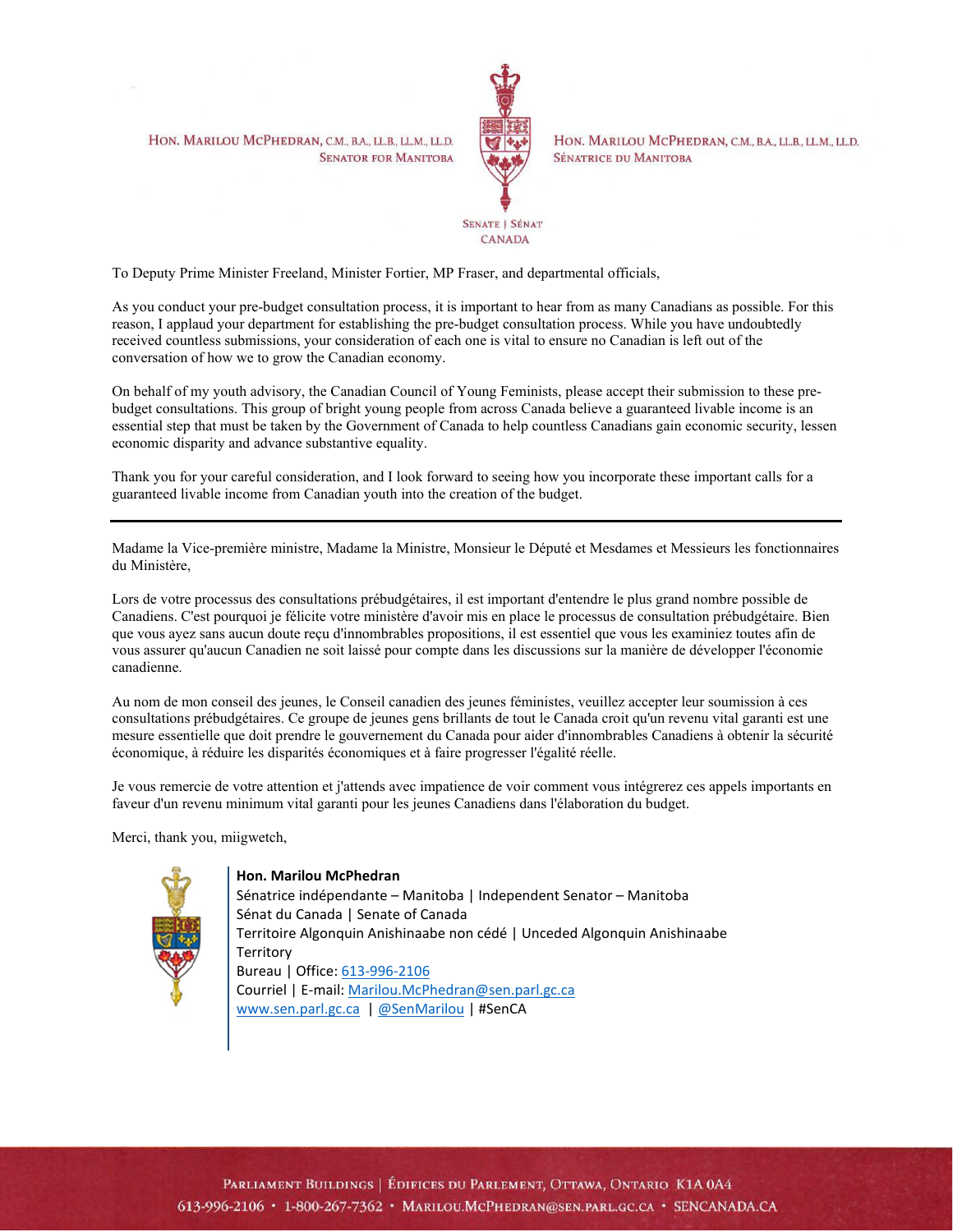

*Submission: Pre-budget Consultations 2021 Re: The need for a guaranteed livable income post-pandemic*

Dear Deputy Prime Minister Freeland, Minister Fortier, MP Fraser, and departmental officials,

On behalf of the Canadian Council of Young Feminists, we are pleased to share with you our submission for the federal government's 2021 pre-budget consultation process. Echoing the [call from Senators in April 2020,](https://99ef1c2f-cf4f-4886-a2a6-e608d33a7c01.filesusr.com/ugd/138236_ba7a4dd75e85420994980904ba220a12.pdf) we as a youth advisory are adding our voice to those across the country recommending that the federal government implement a permanent, national guaranteed livable income program as a key component of Canada's post-pandemic recovery.

As young people in the midst of education or in the early stages of our careers, we face an unprecedented situation. We are students, employees, artists, volunteers, caregivers, and entrepreneurs with complex needs and challenges that have only been exacerbated throughout COVID-19. It has become clear that [youth in this country have been among those hardest hit](https://www.ctvnews.ca/health/coronavirus/easily-a-decade-before-canada-s-youth-recover-economically-from-pandemic-experts-say-1.5294238)  by [the pandemic,](https://www.ctvnews.ca/health/coronavirus/easily-a-decade-before-canada-s-youth-recover-economically-from-pandemic-experts-say-1.5294238) not only in terms of employment and income, but also in the realm of [mental](https://vanierinstitute.ca/covid-19-impacts-youth-well-being-in-canada/)  [health and well-being.](https://vanierinstitute.ca/covid-19-impacts-youth-well-being-in-canada/) This is particularly the case for youth already experiencing marginalization due to gender, race, sexual orientation, disability, Indigeneity, and other axes of oppression. As Canada emerges from COVID-19 and begins to build back better - as a more just, inclusive, and equitable society - youth across the country will be looking to this government to ensure that any strategy pursued considers our futures as well. With groups that serve and represent youth across the country coming out in support of a basic income program, from the [Canadian Federation of Students](http://uniter.ca/view/the-student-case-for-a-basic-income) to the [Young Liberals of Canada,](https://www.facebook.com/ylcjlc/photos/a.137289409676279/5064631143608723) there is increasing consensus that post-pandemic recovery for young Canadians must include a guaranteed livable income.

Over the past year, we have seen the introduction of both the Canada Emergency Response Benefit and the Canada Emergency Student Benefit, crucial tools to get money in the pockets of those in need. Despite this, many across the country - youth, informal or low-income workers, social assistance recipients, and those who are unemployed - continue to find themselves excluded. Moreover, while COVID-19 has made the problems of income insecurity, unemployment, and poverty more pronounced, we know these are not new issues. Similarly, COVID-19 has increasingly and alarmingly continued to widen gender inequalities in areas such as healthcare, education and literacy, social risks, access to technology and digital information and housing. A guaranteed livable income program offers an alternative to the existing patchwork of income support programs that are often inadequate, punitive, and stigmatizing for recipients. Further, it would complement existing programs and services that are crucial to youths' success and well-being, such as Canada Summer Jobs and similar employment and skills-building programs.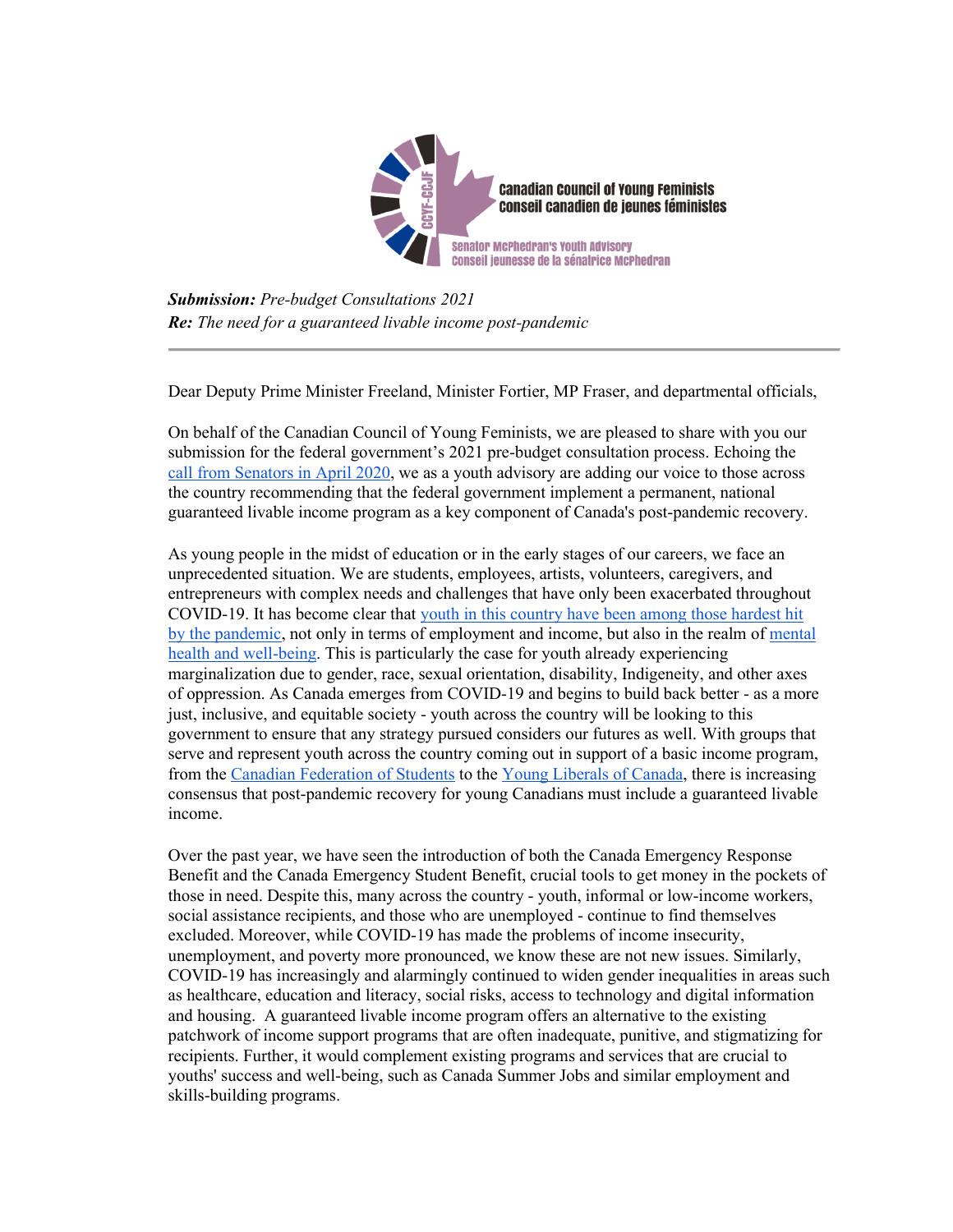In addition to our advisory representing hundreds of youth across the country, the recommendation of a permanent, national guaranteed livable income program enjoys the support of public opinion, civil society, and academics and researchers across the country. [A letter](https://99ef1c2f-cf4f-4886-a2a6-e608d33a7c01.filesusr.com/ugd/138236_a0d1f9b6362c4ec0b019d781c68cebe8.pdf) coauthored by the Canadian Council of Young Feminists and the Basic Income Canada Youth Network in 2020 gained the support of organizations and individuals representing over 1 million youth, with signatories including YWCA Canada, Youth Climate Lab, Engineers Without Borders Canada, and provincial and municipal youth-serving organizations across Canada. Such a program's affordability and desirability has been demonstrated time and time again by research and evidence, with several concerns about a basic income not being borne out by the data. In particular, we would highly encourage readers to review [the recent annotated bibliography](https://drive.google.com/file/d/1Bz_RA5uYlH_SLkj9GRsOueLfag3PE7Zy/view)  [compiled by Senator Kim Pate's office,](https://drive.google.com/file/d/1Bz_RA5uYlH_SLkj9GRsOueLfag3PE7Zy/view) which provides a detailed and comprehensive overview of the anticipated and demonstrated impacts of a guaranteed income program, including summarizing the available evidence in Canada and internationally.

As a government that has shown its commitment to Canada's youth time and time again, we are grateful for the opportunity to share these recommendations as part of the federal budget consultation process. While we know there are still challenges ahead, we remain confident that we can emerge from this crisis as a more fair and equitable society, with more certainty in our futures than ever. [According to Canada's youth policy,](https://www.canada.ca/content/dam/y-j/documents/YP-ENG.pdf) this government envisions a country where "young people are equipped to live healthy and fulfilling lives and feel empowered to create positive change for themselves, their communities and the world." While a guaranteed livable income is by no means the only policy needed to equip and empower this generation, it should undoubtedly be one of them. It undoubtedly represents a crucial opportunity for Canada to shape the next "normal" for young people and generations to come.

On behalf of our youth advisory and young people across the country, we appreciate your serious consideration of this matter, and would be pleased to contribute however we can to continue to support this conversation. Please feel free to reach out anytime at [ccyf](mailto:ccyf-ccjf@mariloumcphedran.com) $ccif@maniloumephedran.com.$  We are eager to continue this conversation and support this government in pursuing a more inclusive, more equitable, and more just future for this country - including for its youth.

Sincerely,

Canadian Council of Young Feminists - Senator McPhedran's Youth Advisory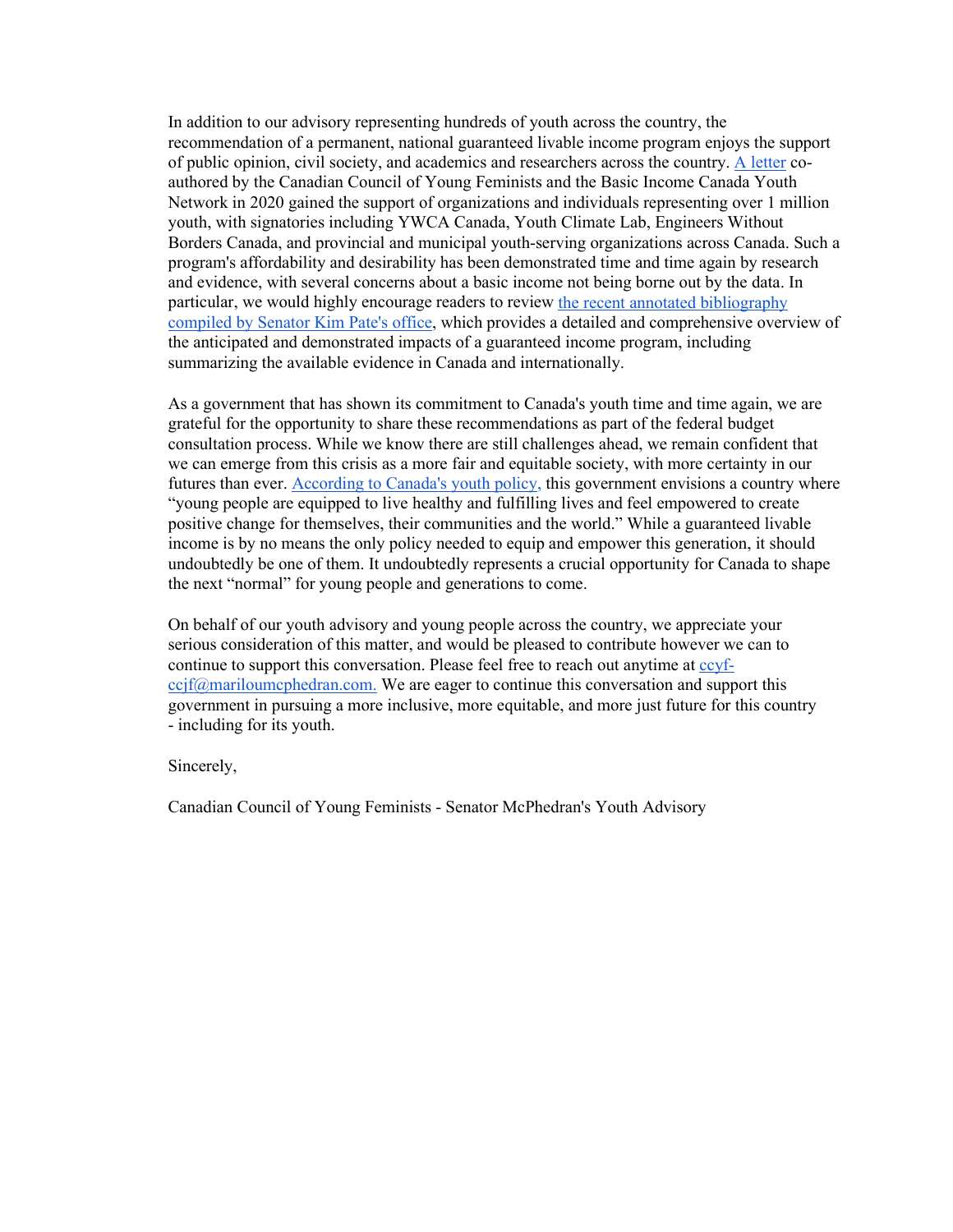

*Mémoire : Consultations prébudgétaires de 2021 Objet : La nécessité d'un revenu de subsistance garanti après la pandémie*

Madame la Vice-première ministre, Madame la Ministre, Monsieur le Député et Mesdames et Messieurs les fonctionnaires du Ministère,

Au nom du [Conseil canadien de jeunes féministes,](https://www.ccyf-ccjf.com/) nous sommes heureux de vous communiquer notre mémoire dans le cadre du processus de consultation prébudgétaire de 2021 du gouvernement fédéral. Reprenant la [demande présentée par les sénateurs en avril](https://sencanada.ca/media/366254/senpate_open-letter_2020-04-21_canadian_emergency_response_benefit_f.pdf) 2020, nous, à titre d'organisme consultatif de jeunes, ajoutons notre voix à ceux qui, partout au pays, recommandent au gouvernement fédéral de mettre en œuvre un programme national permanent de revenu de subsistance garanti en tant qu'élément clé de la relance canadienne après la pandémie.

À titre de jeunes qui sont au beau milieu de leurs études ou aux premiers stades de leur carrière, nous sommes confrontés à une situation sans précédent. Nous sommes des étudiants, des employés, des artistes, des bénévoles, des aidants naturels et des entrepreneurs qui ont des besoins et des défis complexes qui n'ont été qu'exacerbés tout au long de la COVID-19. Il est devenu évident que [les jeunes de ce pays ont été parmi les plus durement touchés par la](https://www.ctvnews.ca/health/coronavirus/easily-a-decade-before-canada-s-youth-recover-economically-from-pandemic-experts-say-1.5294238)  [pandémie,](https://www.ctvnews.ca/health/coronavirus/easily-a-decade-before-canada-s-youth-recover-economically-from-pandemic-experts-say-1.5294238) non seulement sur le plan de l'emploi et du revenu, mais également sur celui de la [santé mentale et du bien-être.](https://institutvanier.ca/l-impact-de-la-covid-19-le-bien-etre-des-jeunes-au-canada/) C'est particulièrement le cas des jeunes qui sont déjà marginalisés en raison de leur sexe, de leur race, de leur orientation sexuelle, de leur handicap, de leur origine ethnique et d'autres facteurs d'oppression. À mesure que le Canada sortira de la crise de COVID-19 et commencera à rebâtir en mieux – soit une société plus juste, plus inclusive et plus équitable –, les jeunes de partout au pays attendent du gouvernement qu'il veille à ce que toute stratégie mise en œuvre tienne également compte de leur avenir. Alors que les groupes qui servent et représentent les jeunes partout au pays, de la Fédération [canadienne des étudiantes et étudiants](http://uniter.ca/view/the-student-case-for-a-basic-income) aux [Jeunes libéraux du Canada,](https://www.facebook.com/ylcjlc/photos/a.137289409676279/5064645593607278/?type=3&theater) appuient un programme de revenu de base, on s'entend de plus en plus pour dire que la relance après la pandémie, pour les jeunes Canadiens, doit inclure un revenu de subsistance garanti.

Au cours de la dernière année, nous avons vu l'instauration de la Prestation canadienne d'urgence et de la Prestation canadienne d'urgence pour les étudiants, soit des outils essentiels pour mettre de l'argent dans les poches des personnes dans le besoin. Malgré cela, de nombreuses personnes des quatre coins du pays, dont des jeunes, des travailleurs informels ou à faible revenu, des bénéficiaires de l'aide sociale et des chômeurs, sont toujours exclues. En outre, même si la COVID-19 a accentué les problèmes d'insécurité financière, de chômage et de pauvreté, nous savons qu'il ne s'agit pas de problèmes nouveaux. De même, COVID-19 a continué de manière croissante et alarmante à creuser les inégalités entre les sexes dans des domaines tels que la santé, l'éducation et l'alphabétisation, les risques sociaux, l'accès aux